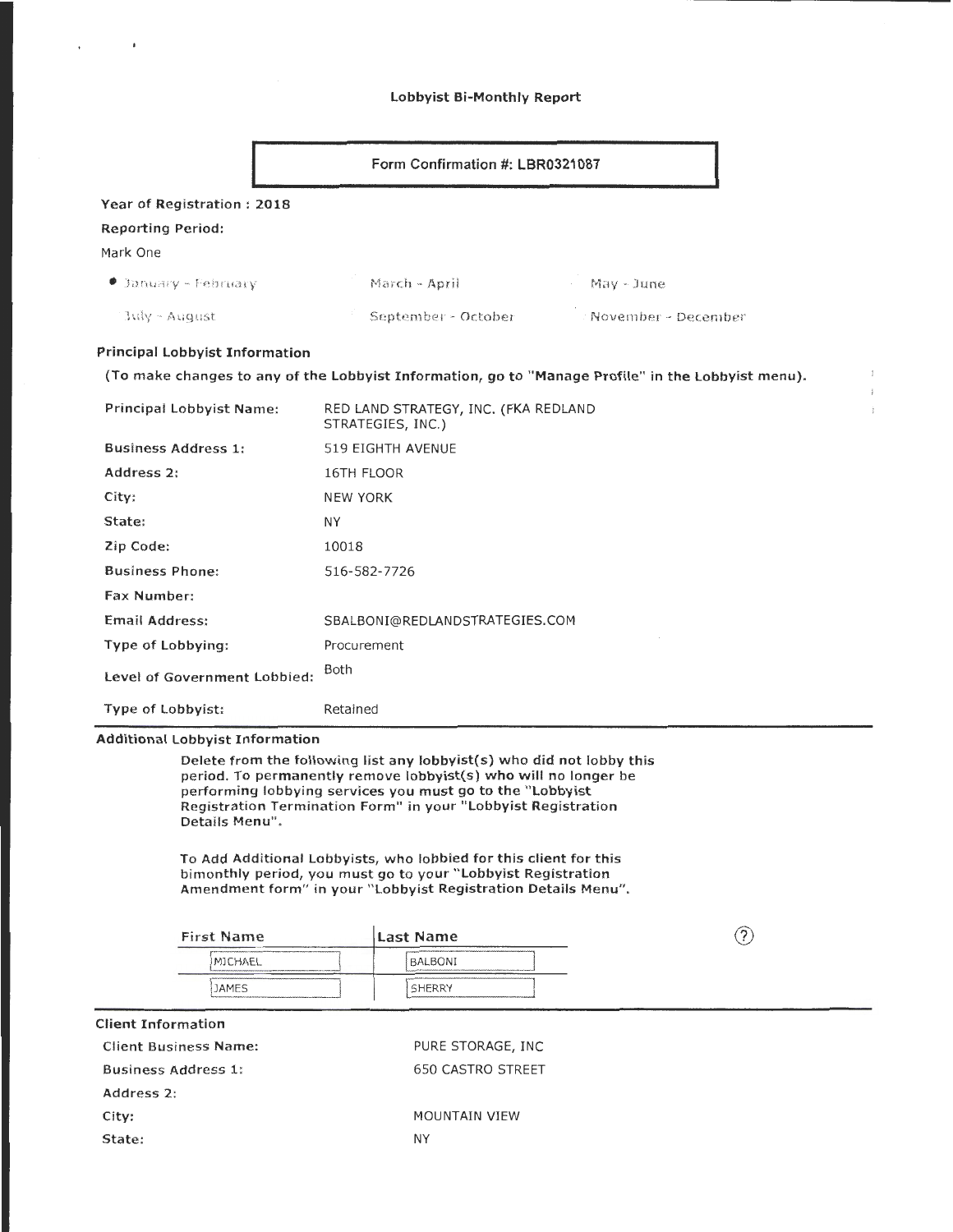| Zip Code:                                                                                                                                                                    | 94041                            |          |
|------------------------------------------------------------------------------------------------------------------------------------------------------------------------------|----------------------------------|----------|
| Country:                                                                                                                                                                     | US                               |          |
| <b>Business Phone:</b>                                                                                                                                                       | $(301)$ 717-9968                 |          |
| <b>Fax Number:</b>                                                                                                                                                           | $(301)$ 717-9968                 |          |
| Chief Administrative Officer First Name:                                                                                                                                     | KIMBERLY                         |          |
| Chief Administrative Officer Last Name:                                                                                                                                      | <b>BRADBURY</b>                  |          |
| <b>Chief Administrative Officer Title:</b>                                                                                                                                   | DIRECTOR PUBLIC SECTOR CONTRACTS |          |
|                                                                                                                                                                              | <b>Third Party Information</b>   |          |
| Name:                                                                                                                                                                        |                                  |          |
| <b>Business Address 1:</b>                                                                                                                                                   |                                  |          |
| Address 2:                                                                                                                                                                   |                                  |          |
| City:                                                                                                                                                                        |                                  |          |
| State:                                                                                                                                                                       |                                  |          |
| Zip Code:                                                                                                                                                                    |                                  |          |
| Country:                                                                                                                                                                     |                                  |          |
| <b>Business Phone:</b>                                                                                                                                                       |                                  |          |
| Summary of Compensation and Reimbursed Expenses for this period<br>Compensation<br><b>Reimbursed Expenses</b><br>(Current Period Only)<br>(Current Period Only)<br>4000<br>0 |                                  |          |
| Other Lobbying Expenses (Current Period Only)                                                                                                                                |                                  |          |
| A. Report in the aggregate all expenses less than or equal to \$75 :                                                                                                         |                                  | 0        |
| B. Report in the aggregate all expenses for salaries of non-lobbying employees :                                                                                             |                                  | $\Omega$ |
| C.Itemize all expenses exceeding \$75 : $(2)$                                                                                                                                |                                  |          |
| I have no itemized expenses to report for this period.                                                                                                                       |                                  |          |
| $\vee$ Check box to agree with previous statement or enter expenses below                                                                                                    |                                  |          |
|                                                                                                                                                                              |                                  | Top      |
| D. Total expenses for current period $: $0$                                                                                                                                  |                                  |          |
| Subject<br>Subjects on which you lobbied:                                                                                                                                    |                                  |          |

IT PROCUREMENT OPPORTUNITIES

# Person

Person, State Agency, Municipality or Legislative Body lobbied:

NYS OFFICE OF INFORMATION TECHNOLOGY SERVICES, NYC COMPTROLLERS OFFICE

Bill

Bill, Rule, Regulation, Rate Number or brief description relative to the introduction or intended introduction of legislation or a resolution on which you lobbied:

No details were entered.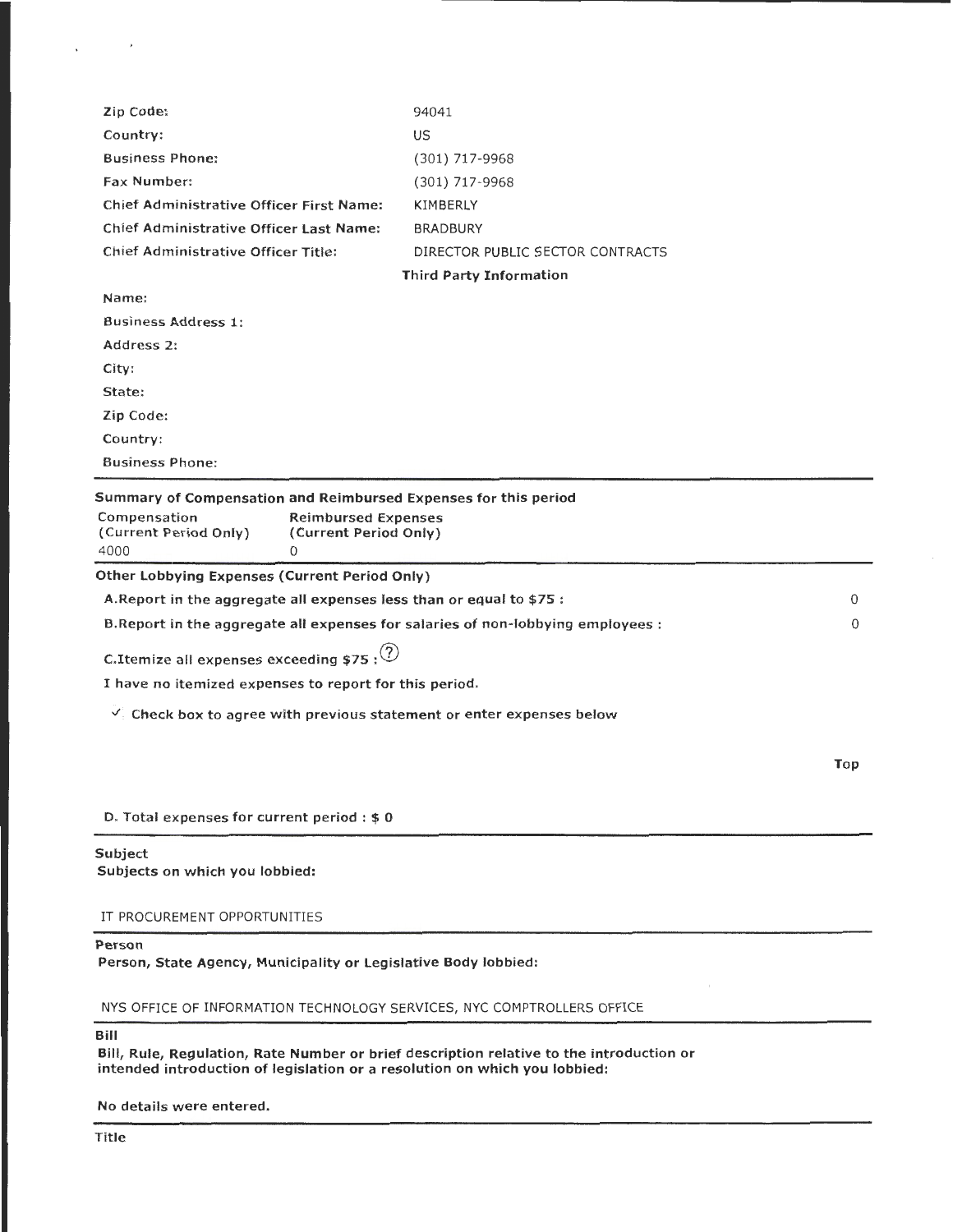Title and Identifying # of procurement contracts and documents on which you expect to lobby:

No details were entered.

#### Number or Subject Matter

Number or Subject Matter of Executive Order of Governor /Municipality on which you expect to lobby:

No details were entered.

#### Subject Matter

 $\pmb{\epsilon}$ 

Subject Matter of and Tribes involved in tribal-state compacts, etc on which you expect to lobby:

No details were entered.

#### Declaration

I declare under penalty of perjury that the information contained in this Bi-Monthly report is true, correct and complete to the best of my knowledge and belief.

.<br>V. Check hox to agree with provious statomart Date : 3/14/2018 First Name: Comments: MICHAEL Last Name: BALBONI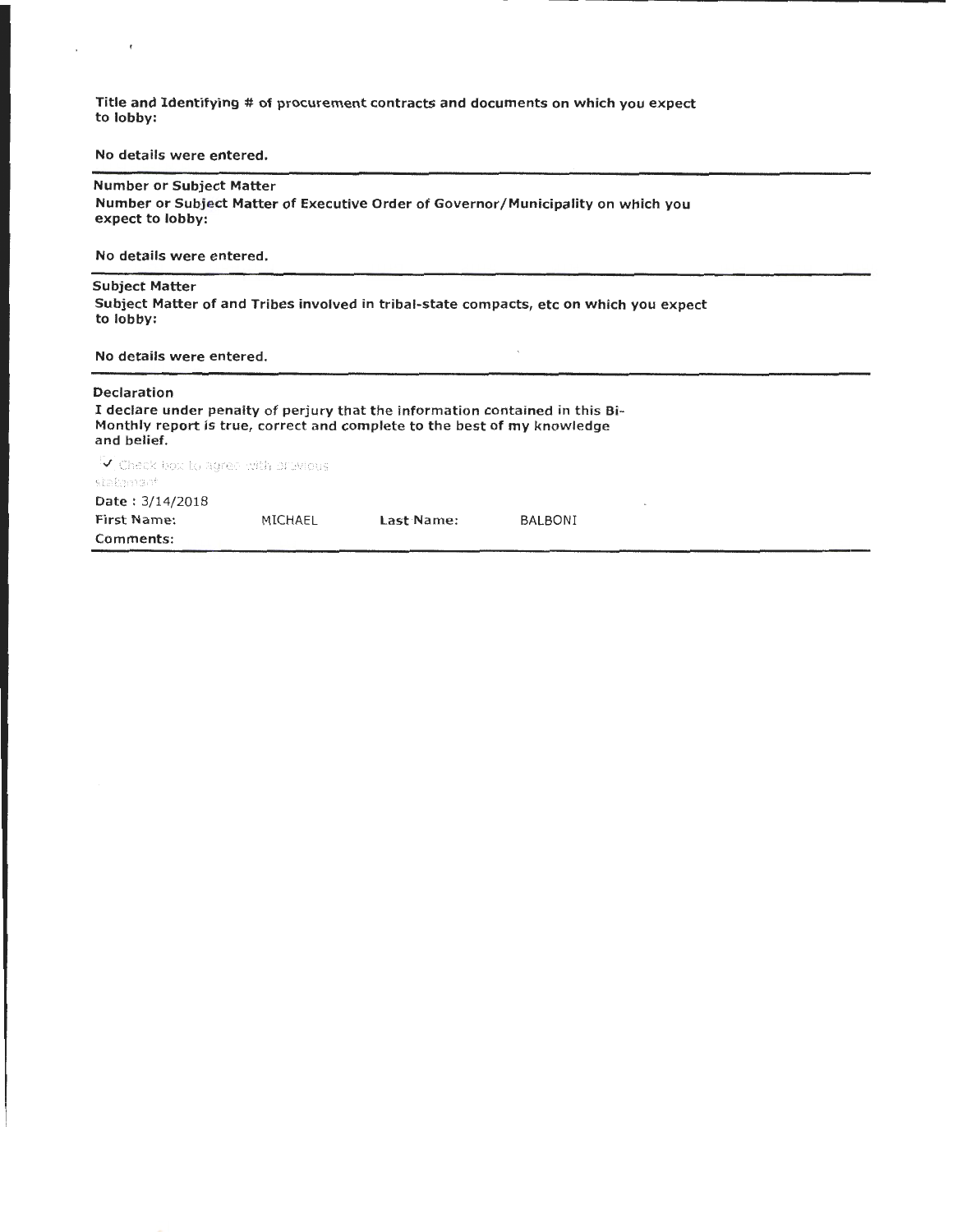### Lobbyist Bi-Monthly Report

|                                       | Form Confirmation #: LBR0321049                           |                                                                                                    |
|---------------------------------------|-----------------------------------------------------------|----------------------------------------------------------------------------------------------------|
| <b>Year of Registration: 2018</b>     |                                                           |                                                                                                    |
| <b>Reporting Period:</b>              |                                                           |                                                                                                    |
| Mark One                              |                                                           |                                                                                                    |
| <b>Canuary - February</b>             | March - April                                             | $O$ May - June                                                                                     |
| July - August                         | September - October                                       | $\bigcirc$ November - December                                                                     |
| <b>Principal Lobbyist Information</b> |                                                           |                                                                                                    |
|                                       |                                                           | (To make changes to any of the Lobbyist Information, go to "Manage Profile" in the Lobbyist menu). |
| <b>Principal Lobbyist Name:</b>       | RED LAND STRATEGY, INC. (FKA REDLAND<br>STRATEGIES, INC.) |                                                                                                    |
| <b>Business Address 1:</b>            | <b>519 EIGHTH AVENUE</b>                                  |                                                                                                    |
| Address 2:                            | 16TH FLOOR                                                |                                                                                                    |
| City:                                 | <b>NEW YORK</b>                                           |                                                                                                    |
| State:                                | <b>NY</b>                                                 |                                                                                                    |
| Zip Code:                             | 10018                                                     |                                                                                                    |
| <b>Business Phone:</b>                | 516-582-7726                                              |                                                                                                    |
| <b>Fax Number:</b>                    |                                                           |                                                                                                    |
| <b>Email Address:</b>                 | SBALBONI@REDLANDSTRATEGIES.COM                            |                                                                                                    |
| <b>Type of Lobbying:</b>              | <b>Both</b>                                               |                                                                                                    |
| Level of Government Lobbied:          | Both                                                      |                                                                                                    |
| <b>Type of Lobbyist:</b>              | Retained                                                  |                                                                                                    |

 $\mathbf{I}$  $\ddot{z}$  $\mathfrak l$ 

period. To permanently remove lobbyist(s) who will no longer be performing lobbying services you must go to the "Lobbyist Registration Termination Form" in your " Lobbyist Registration Details Menu".

To Add Additional Lobbyists, who lobbied for this client for this bimonthly period, you must go to your "Lobbyist Registration Amendment form" in your "Lobbyist Registration Details Menu".

| <b>First Name</b>                                                                                                                                                                                                                                | <b>Last Name</b> | m |
|--------------------------------------------------------------------------------------------------------------------------------------------------------------------------------------------------------------------------------------------------|------------------|---|
| A 4 YO CHEVROLET A CALLARY AND A 4 YO F AND A CALLARY AND A CALLARY AND A CALLARY THE CONTRACT OF A 4 YO CHEVROLET AND A 4 YO CHEVROLET AND A 4 YO CHEVROLET A CALLARY AND A 4 YO CHEVROLET AND A 4 YO CHEVROLET AND A 4 YO CH<br><b>MICHAEL</b> | <b>BALBONI</b>   |   |
| <b>JAMES</b>                                                                                                                                                                                                                                     | <b>SHERRY</b>    |   |

| <b>Client Information</b> |  |  |
|---------------------------|--|--|
|---------------------------|--|--|

 $\epsilon$ 

 $\mathbf{r}$ 

| <b>Client Business Name:</b> | ONEXIM SPORTS AND ENTERTAINMENT HOLDING USA, INC. |
|------------------------------|---------------------------------------------------|
| <b>Business Address 1:</b>   | 375 PARK AVENUE                                   |
| Address 2:                   | <b>SUITE 2608</b>                                 |
| City:                        | <b>NEW YORK</b>                                   |
| State:                       | NY                                                |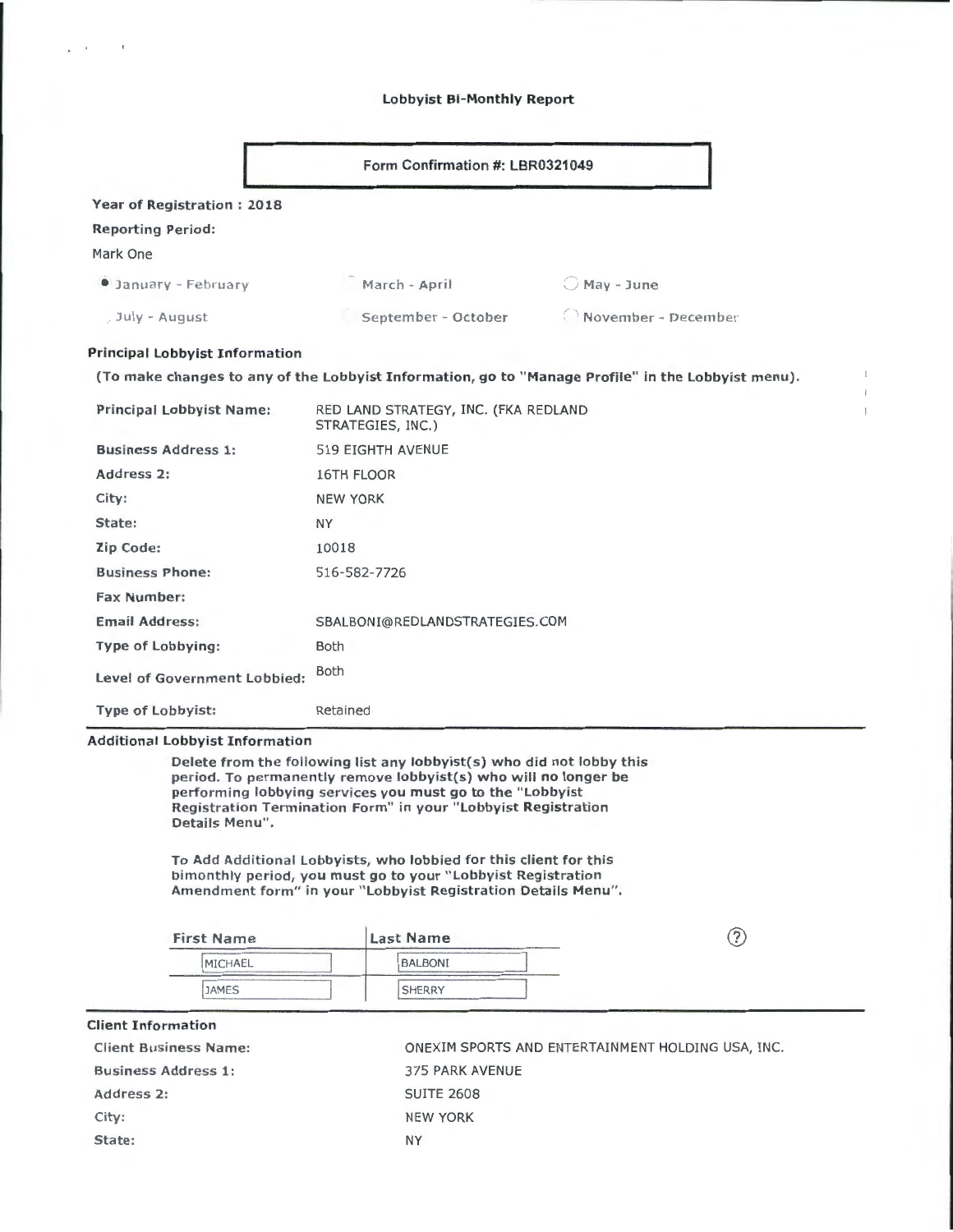| Zip Code:                                                                        | 10152                          |          |
|----------------------------------------------------------------------------------|--------------------------------|----------|
| Country:                                                                         | US                             |          |
| <b>Business Phone:</b>                                                           | 212-813-1155                   |          |
| <b>Fax Number:</b>                                                               | 212-813-1155                   |          |
| <b>Chief Administrative Officer First Name:</b>                                  | <b>MAUREEN</b>                 |          |
| <b>Chief Administrative Officer Last Name:</b>                                   | <b>HANLON</b>                  |          |
| <b>Chief Administrative Officer Title:</b>                                       | PRESIDENT                      |          |
|                                                                                  | <b>Third Party Information</b> |          |
| Name:                                                                            |                                |          |
| <b>Business Address 1:</b>                                                       |                                |          |
| Address <sub>2</sub> :                                                           |                                |          |
| City:                                                                            |                                |          |
| State:                                                                           |                                |          |
| Zip Code:                                                                        |                                |          |
| Country:                                                                         | US                             |          |
| <b>Business Phone:</b>                                                           |                                |          |
| 10000<br>$\Omega$                                                                |                                |          |
| <b>Other Lobbying Expenses (Current Period Only)</b>                             |                                |          |
| A. Report in the aggregate all expenses less than or equal to \$75 :             |                                | 0        |
| B. Report in the aggregate all expenses for salaries of non-lobbying employees : |                                | $\Omega$ |
| C. Itemize all expenses exceeding \$75 : $\left($ 2)                             |                                |          |
| I have no itemized expenses to report for this period.                           |                                |          |
| $\vee$ Check box to agree with previous statement or enter expenses below        |                                |          |
|                                                                                  |                                | Top      |
|                                                                                  |                                |          |
| D. Total expenses for current period : \$0                                       |                                |          |
| Subject<br>Subjects on which you lobbied:                                        |                                |          |
|                                                                                  |                                |          |
| ISSUES RELATED TO THE NASSAU COLISEUM                                            |                                |          |
| Person<br>Person, State Agency, Municipality or Legislative Body lobbied:        |                                |          |

 $\bar{J}$ 

NASSAU COUNTY LEGISLATURE, NYS DIVISION OF BUDGET, NYS LEGISLATURE, NASSAU COUNTY EXECUTIVE

Bill

 $\zeta$  .  $\zeta$  :  $\zeta$  .  $\zeta$ 

Bill, Rule, Regulation, Rate Number or brief description relative to the introduction or intended introduction of legislation or a resolution on which you lobbied:

No details were entered.